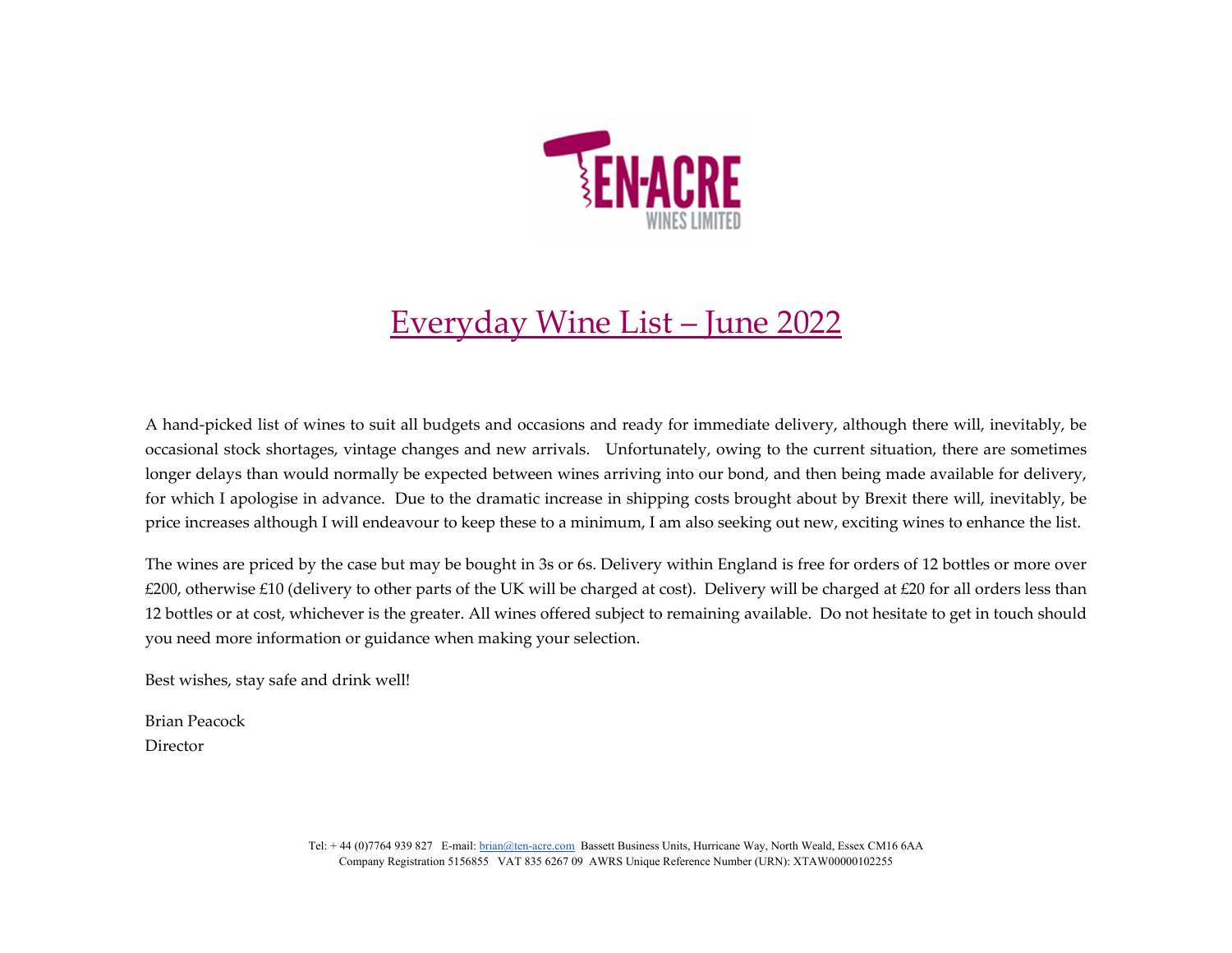| Vintage | <b>Size</b> | Wine                                               | Producer       | Price GBP Per<br>Bottle (75cl,50cl<br>or 100cl) inc. Vat. | <b>Case Price GBP</b><br>12 x 75cl, 100cl,<br>50cl or 6 x 150cl |
|---------|-------------|----------------------------------------------------|----------------|-----------------------------------------------------------|-----------------------------------------------------------------|
|         |             | Argentina - Sparkling                              |                |                                                           |                                                                 |
| 2017    | 75cl        | Blanc de Blancs                                    | Zuccardi       | 26.50                                                     | 318                                                             |
|         |             | Argentina - White                                  |                |                                                           |                                                                 |
| 2018    | 75cl        | Chardonnay 'Q'                                     | Zuccardi       | 17.95                                                     | 215.40                                                          |
| 2019    | 75cl        | Fosil San Pablo Chardonnay                         | Zuccardi       | 52.95                                                     | 635.40                                                          |
|         |             | Argentina - Red                                    |                |                                                           |                                                                 |
| 2020    | 75cl        | Series A Malbec                                    | Zuccardi       | 14.95                                                     | 179.40                                                          |
| 2020    | 75cl        | Malbec 'Q'                                         | Zuccardi       | 17.95                                                     | 215.40                                                          |
| 2019    | 75cl        | Australia, South Australia - Red<br>Barossa shiraz | Peter Lehmann  |                                                           |                                                                 |
|         |             |                                                    |                | 17.95                                                     | 215.40                                                          |
|         |             | Australia, South Australia - White                 |                |                                                           |                                                                 |
| 2016    | 75cl        | 'Louis' Eden Valley Semillon                       | Henschke       | 23.95                                                     | 287.40                                                          |
| 2019    | 75cl        | 'Julius' Eden Valley Riesling                      | Henschke       | 29.95                                                     | 359.40                                                          |
|         |             | France - Alsace Dry White                          |                |                                                           |                                                                 |
| 2016    | 75cl        | Riesling d'Alsace, Charles Baur                    | France, Alsace | 18.95                                                     | 227.40                                                          |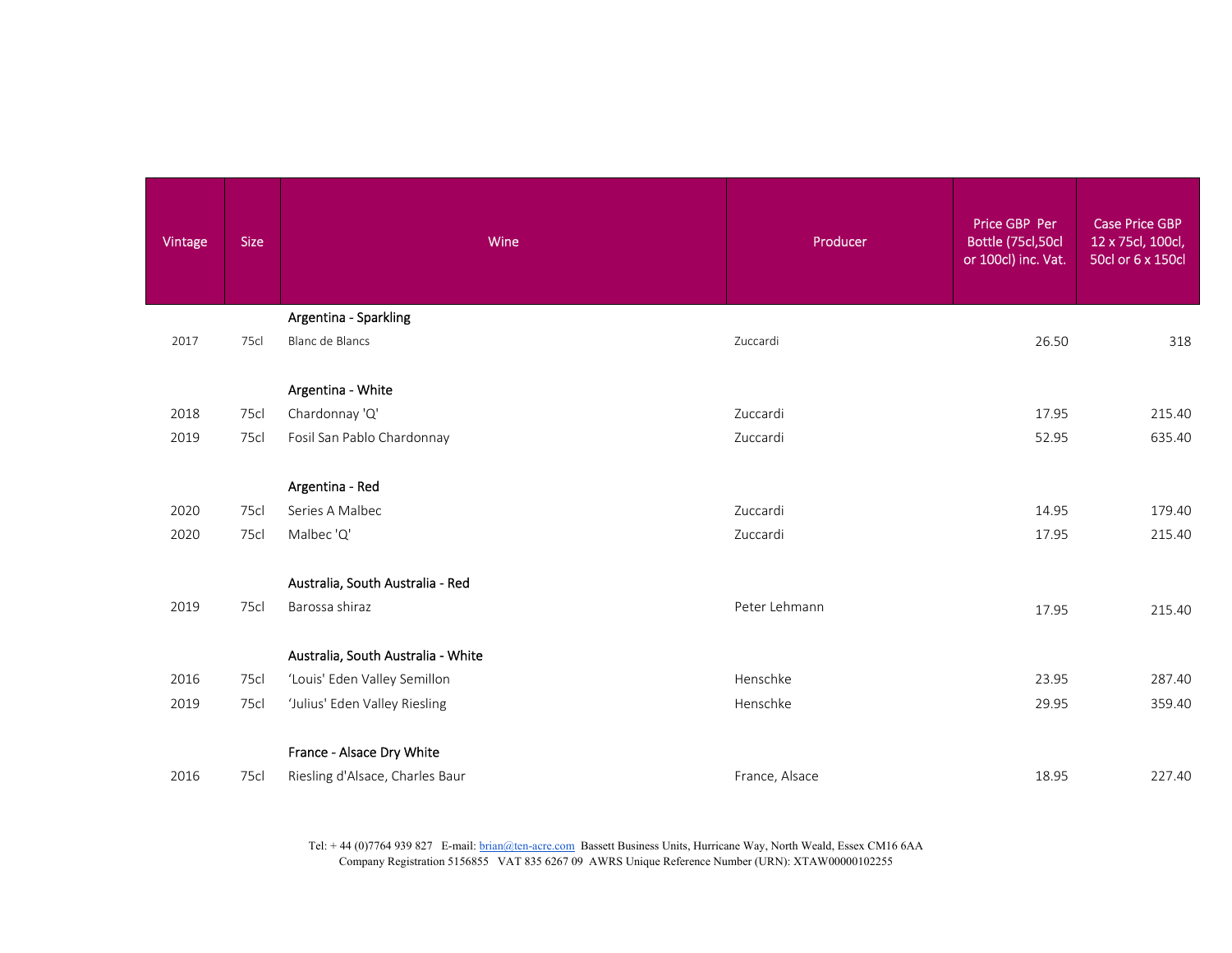| 2019      | 75cl | Pinot Blanc                                       | Charles Baur          | 14.95 | 179.40 |
|-----------|------|---------------------------------------------------|-----------------------|-------|--------|
|           |      |                                                   |                       |       |        |
|           |      | France - Alsace Dry Rosé                          |                       |       |        |
| 2020      | 75cl | Pinot Noir Rose                                   | Charles Baur          | 17.95 | 215.40 |
|           |      | France - Champagne and Sparkling Wine             |                       |       |        |
| <b>NV</b> | 75cl | Crement Brut 'Emotion'                            | Charles Baur          | 22.95 | 275.40 |
| <b>NV</b> | 75cl | Blanc de Blancs, Burgundy                         | Charles Pelletier     | 13.95 | 167.40 |
| <b>NV</b> | 75cl | Champagne 1er Cru Blanc de Blancs                 | Veuve Fourny          | 37.95 | 455.40 |
| <b>NV</b> | 75cl | Champagne 1er Cru Blanc de Blancs Brut Nature     | Veuve Fourny          | 39.95 | 479.40 |
| <b>NV</b> | 75cl | Champagne 1er Cru Rose                            | Veuve Fourny          | 41.50 | 498.00 |
| 2014      | 75cl | Champagne 1er Cru Blanc de Blancs, Mont de Vertus | Veuve Fourny          | 55.00 | 660.00 |
|           |      |                                                   |                       |       |        |
|           |      | Bordeaux - Rosé                                   |                       |       |        |
| 2021      | 75cl | Bordeeaux Rosé                                    | Chateau La Tour de By | 13.50 | 162.00 |
|           |      | France - Bordeaux Red                             |                       |       |        |
| 2017      | 75cl | Château Bechereau La Vallée, Lalande de Pomerol   | Lalande de Pomerol    | 19.95 | 239.40 |
| 2016      | 75cl | Château Fourcas Dupré                             | Listrac-Médoc         | 21.95 | 263.40 |
| 2018      | 75cl | Château Fourcas Dupré                             | Listrac-Médoc         | 21.95 | 263.40 |
| 2015      | 75cl | Château La Tour de By                             | Médoc                 | 24.95 | 299.40 |
|           |      |                                                   |                       |       |        |
|           |      | France - Chablis                                  |                       |       |        |
| 2019      | 75cl | Chablis                                           | Domaine Besson        | 21.95 | 263.40 |
| 2020      | 75cl | Chablis Villages (Bio)                            | Jean Collet           | 25.95 | 311.40 |
| 2019      | 75cl | Chablis 1er Cru Vaillons (Bio)                    | Jean Collet           | 34.95 | 419.40 |
|           |      | France - Beaujolais                               |                       |       |        |
| 2019      | 75cl | Morgon                                            | Jean Foillard         | 24.95 | 299.40 |
|           |      |                                                   |                       |       |        |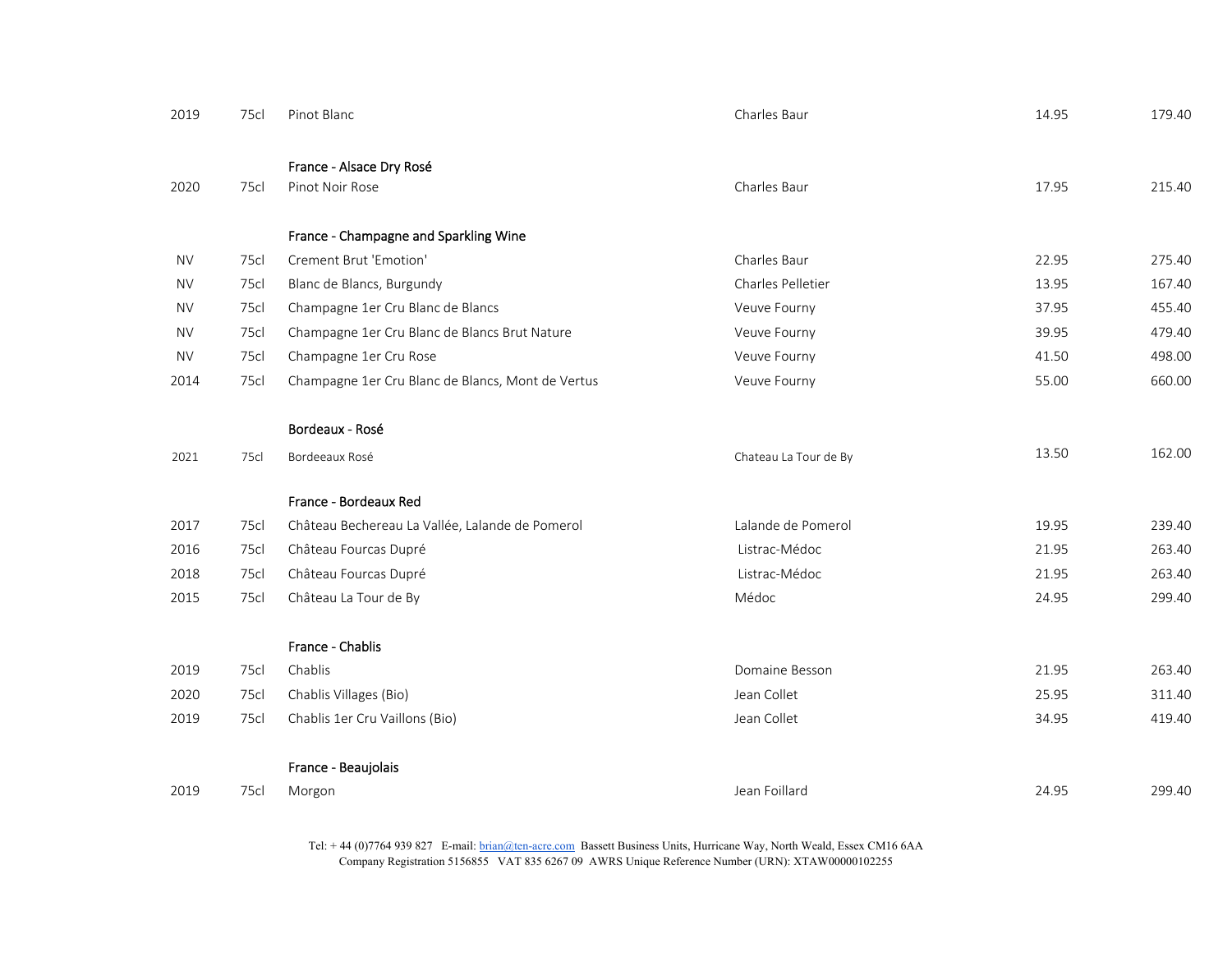| 2020 | 75cl | Brouilly                              | Drouhin, Hospices de Belleville | 19.95 | 239.40 |
|------|------|---------------------------------------|---------------------------------|-------|--------|
|      |      | France - Burgundy White               |                                 |       |        |
| 2018 | 75cl | Macon Blanc 'Aux Bois d'Allier'       | Christophe Cordier              | 17.50 | 210.00 |
| 2020 | 75cl | Santenay 1er Cru Clos de la Gravieres | Domaine Bachey-Leroy            | 39.95 | 479.40 |
| 2020 | 75cl | Santenay Sous la Roche                | Domaine Bachey-Leroy            | 32.95 | 395.40 |
| 2020 | 75cl | Macon-Loche Les Longues Terres        | Domaine Marcel Couturier        | 18.95 | 227.40 |
| 2020 | 75cl | Pouilly-Fuisse Clos Scelles           | Domaine Marcel Couturier        | 26.95 | 323.40 |
| 2020 | 75cl | Pouilly-Loche Vieilles Vignes         | Domaine Marcel Couturier        | 24.95 | 299.40 |
| 2020 | 75cl | Saint-Veran Le Vallon                 | Domaine Marcel Couturier        | 21.95 | 263.40 |
| 2017 | 75cl | Bourgogne Blanc Terroir Noble         | Vincent Girardin                | 18.95 | 227.40 |
|      |      |                                       |                                 |       |        |
|      |      | France - Burgundy Red                 |                                 |       |        |
| 2020 | 75cl | Maranges Rouge Vieilles Vignes        | Bachey-Legros                   | 25.50 | 306.00 |
| 2018 | 75cl | Chassagne Montrachet Vieilles Vignes  | Dmn. Ferand & Laurent Pillot    | 32.95 | 395.40 |
| 2018 | 75cl | Mercurey Villages                     | Domaine de Suremain             | 28.95 | 347.40 |
| 2019 | 75cl | Bourgogne Rouge 'Chant de Muses'      | Domaine Gachot-Monot            | 24.95 | 299.40 |
| 2020 | 75cl | Bourgogne Rouge 'Chant de Muses'      | Domaine Gachot-Monot            | 27.95 | 335.40 |
| 2020 | 75cl | Bourgogne Pinot Noir                  | Justin Girardin                 | 21.95 | 263.40 |
|      |      |                                       |                                 |       |        |
|      |      | France - Loire Rosé                   |                                 |       |        |
| 2018 | 75cl | Sancerre Rosé                         | C & F Berthier                  | 19.95 | 239.40 |
| 2021 | 75cl | Sancerre Rosé                         | A et S Dezat                    | 19.95 | 239.40 |
|      |      |                                       |                                 |       |        |
|      |      | France - Loire White                  |                                 |       |        |
| 2020 | 75cl | Sancerre Cuvee Nuance                 | Vincent Pinard                  | 31.95 | 383.40 |
| 2020 | 75cl | Sancerre Blanc                        | André Dezat                     | 19.95 | 239.40 |
| 2020 | 75cl | Pouilly-Fumé                          | Domaine Thibault                | 18.95 | 227.40 |
| 2018 | 75cl | Coteau du Giennois Terre de Silex     | C & F Berthier                  | 19.95 | 239.40 |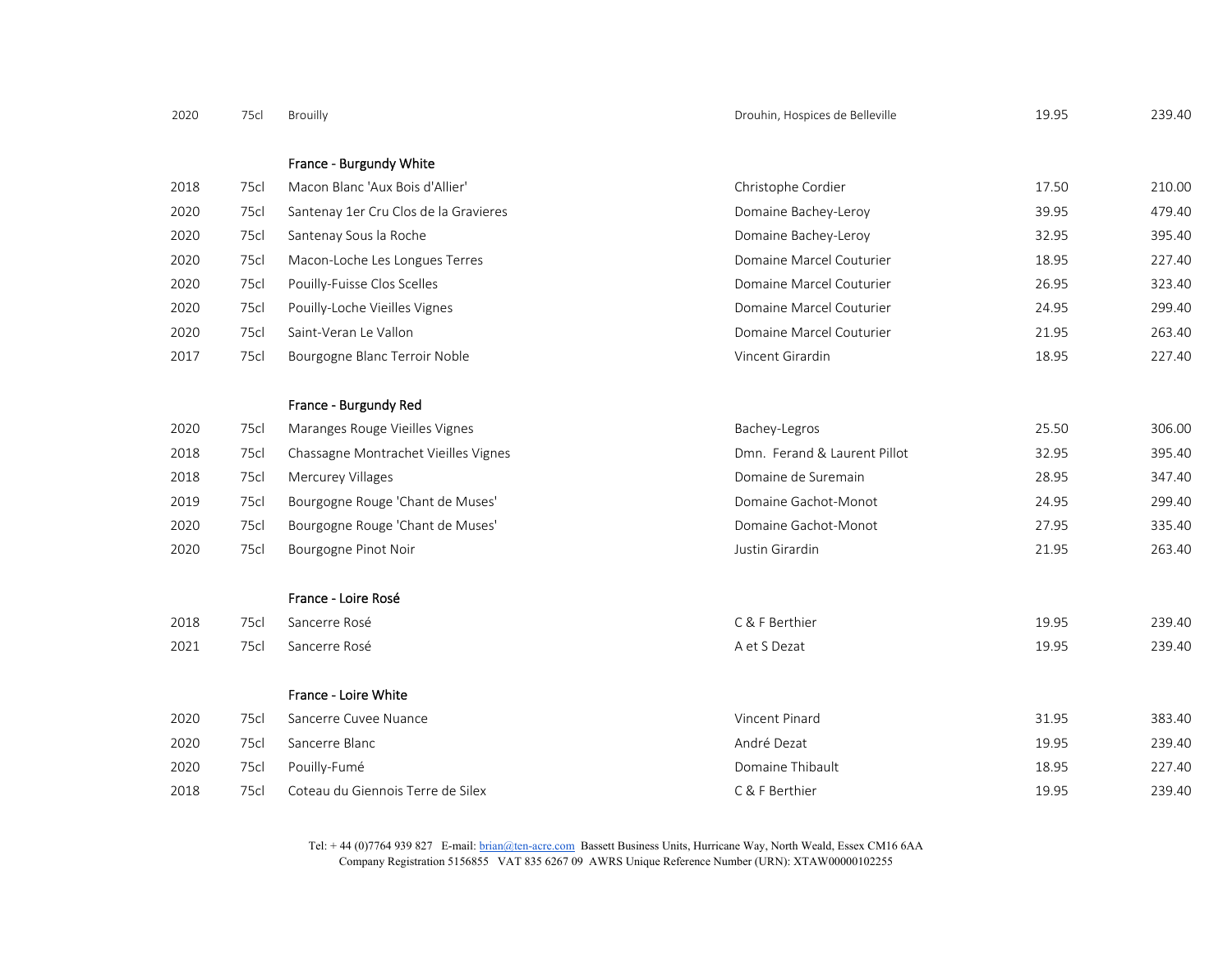| 2018 | 75cl | Quincy                                                    | Chevilly                  | 14.95 | 179.40 |
|------|------|-----------------------------------------------------------|---------------------------|-------|--------|
|      |      | France - Northern Rhône White                             |                           |       |        |
| 2018 | 75cl | Condrieu                                                  | Martin Clerc              | 39.95 | 479.40 |
|      |      |                                                           |                           |       |        |
|      |      | France - Northern Rhône Red                               |                           |       |        |
| 2005 | 75cl | Côte Rôtie                                                | <b>B &amp; D Duclaux</b>  | 39.58 | 475.00 |
| 2007 | 75cl | Côte Rôtie La Germine                                     | <b>B &amp; D Duclaux</b>  | 45.00 | 540.00 |
| 2009 | 75cl | Côte Rôtie Maison Rouge                                   | <b>B &amp; D Duclaux</b>  | 45.00 | 540.00 |
|      |      | France - Southern Rhône White                             |                           |       |        |
| 2018 | 75cl | Côtes du Rhône Blanc Reserve (organic) Temp. out of stock | Dom. Grand Veneur         | 12.95 | 155.40 |
|      |      | France - Southern Rhône Red                               |                           |       |        |
| 2017 | 75cl | Châteauneuf-du-Pape                                       | Château Fargueirol        | 24.95 | 299.40 |
| 2018 | 75cl | Gigondas 'les Fouilles'                                   | Dom. Burle                | 21.95 | 263.40 |
| 2018 | 75cl | Gigondas Pallieroudas                                     | Dom. Burle                | 19.95 | 239.40 |
| 2018 | 75cl | La Ponce CDRV Rasteau Rouge                               | Dom. des Escaravailles    | 19.95 | 239.40 |
| 2018 | 75cl | Côtes du Rhône la Gerbaude (organic)                      | Dom Alary                 | 14.95 | 179.40 |
| 2018 | 75cl | Côtes du Rhône Reserve (organic)                          | Dom Grand Veneur          | 12.95 | 155.40 |
| 2018 | 75cl | Cotes du Rhone 'Plan de Dieu'                             | Domaine Calendal          | 25.50 | 306.00 |
|      |      | France - Languedoc White                                  |                           |       |        |
| 2019 | 75cl | Naick Blanc 19 (extremely limited)                        | Domaine de l'Oustal Blanc | 22.95 | 275.40 |
|      |      | France - Languedoc Red                                    |                           |       |        |
| 2017 | 75cl | Cuvee K                                                   | Domaine de l'Oustal Blanc | 14.95 | 179.40 |
| 2015 | 75cl | Giocoso                                                   | Domaine de l'Oustal Blanc | 19.95 | 239.40 |
| 2017 | 75cl | Giocoso                                                   | Domaine de l'Oustal Blanc | 19.95 | 239.40 |
|      |      |                                                           |                           |       |        |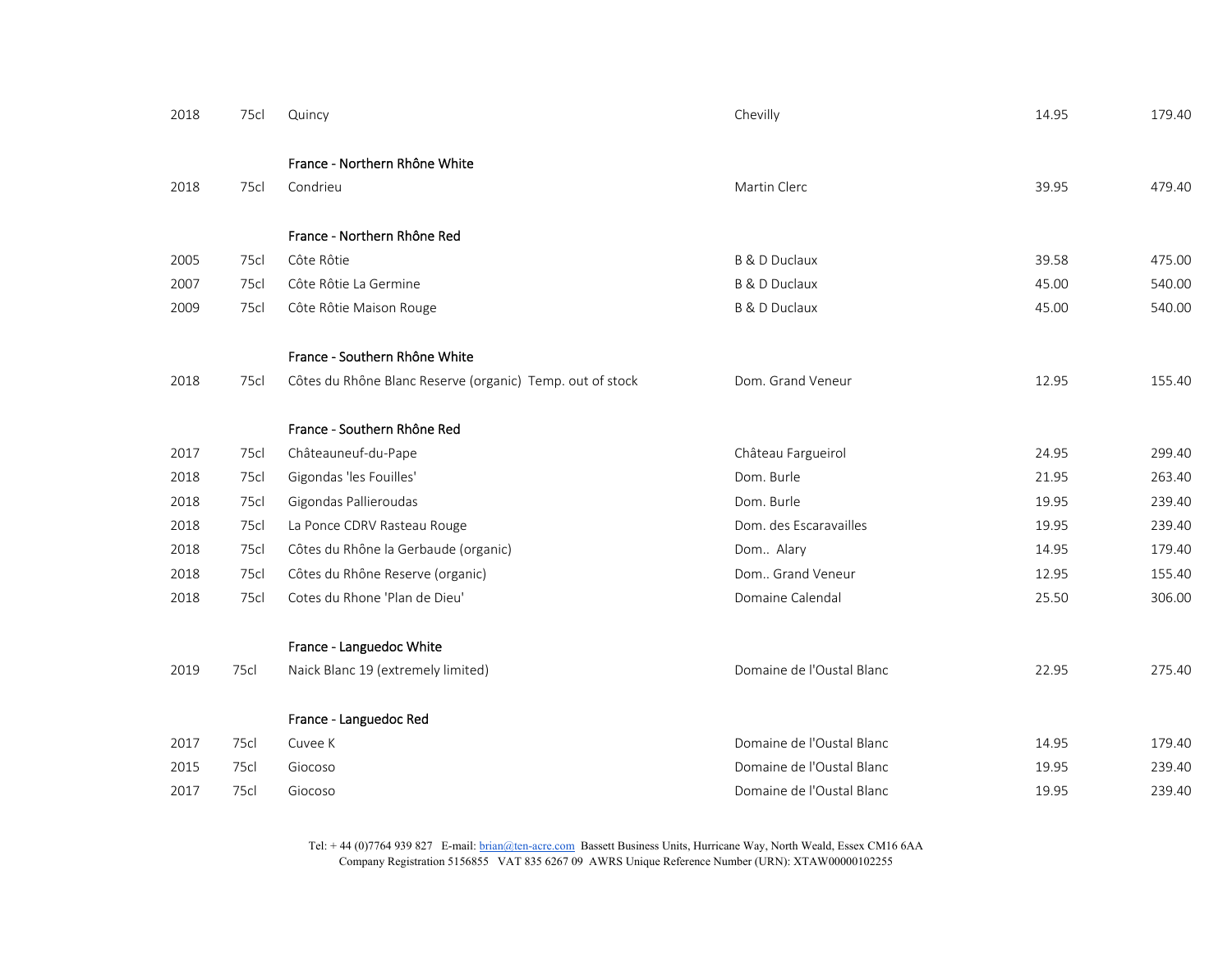|           |      | France - Provence Rosé                                  |                      |       |        |
|-----------|------|---------------------------------------------------------|----------------------|-------|--------|
| 2021      | 75cl | Cotes de Provence Rosé                                  | Chateau Montaud      | 12.95 | 155.40 |
| 2021      | 75cl | Côtes de Provence Rosé Pierrefeu AC 'Terres de Ravel'   | Chateau Montaud      | 15.95 | 191.40 |
|           |      | <b>Germany White</b>                                    |                      |       |        |
| 2018      | 75cl | Socaclos (Mosel, dry)                                   | FIO (Niepoort)       | 24.95 | 299.40 |
|           |      | Germany - Red                                           |                      |       |        |
| 2015      | 75cl | Mayschoss Pinot Noir                                    | Josten and Klein     | 31.95 | 383.40 |
| 2016      | 75cl | Schweigen Pinot Noir (limited quantity)                 | Friedrich Becker     | 36.95 | 443.40 |
|           |      | Italy - Prosecco                                        |                      |       |        |
| <b>NV</b> | 75cl | Prosecco di Valdobbiadene DOCG. Col dell'Orso Extra Dry | Agricola Frozza      | 18.95 | 227.40 |
| 2017      | 75cl | Prosecco Tranquillo (*NEW Still wine)                   | Agricola Frozza      | 17.50 | 210.00 |
|           |      | Italy - White                                           |                      |       |        |
| 2019      | 75cl | Meriggio Bianco                                         | Az. Agr. Fontodi     | 23.95 | 287.40 |
| 2019      | 75cl | Nova Domus                                              | Cantina Terlano      | 49.95 | 660.00 |
| 2019      | 75cl | Pinot Bianco Classico                                   | Cantina Terlano      | 18.95 | 227.40 |
| 2021      | 75cl | Sauvignon Blanc Winkl                                   | Cantina Terlano      | 22.95 | 275.40 |
| 2021      | 75cl | Terlaner Cuvée                                          | Cantina Terlano      | 23.50 | 282.00 |
| 2019      | 75cl | Gavi di Gavi, Piemonte                                  | Francesco Rinaldi    | 18.95 | 227.40 |
| 2019      | 75cl | Soave Classico                                          | Pieropan             | 16.95 | 203.40 |
| 2021      | 75cl | Pinot Grigio                                            | Cantina Terlano      | 19.95 | 239.40 |
|           |      | Italy Rosato                                            |                      |       |        |
| 2020      | 75cl | Rosato di Toscano                                       | Rocca di Montegrossi | 18.95 | 227.40 |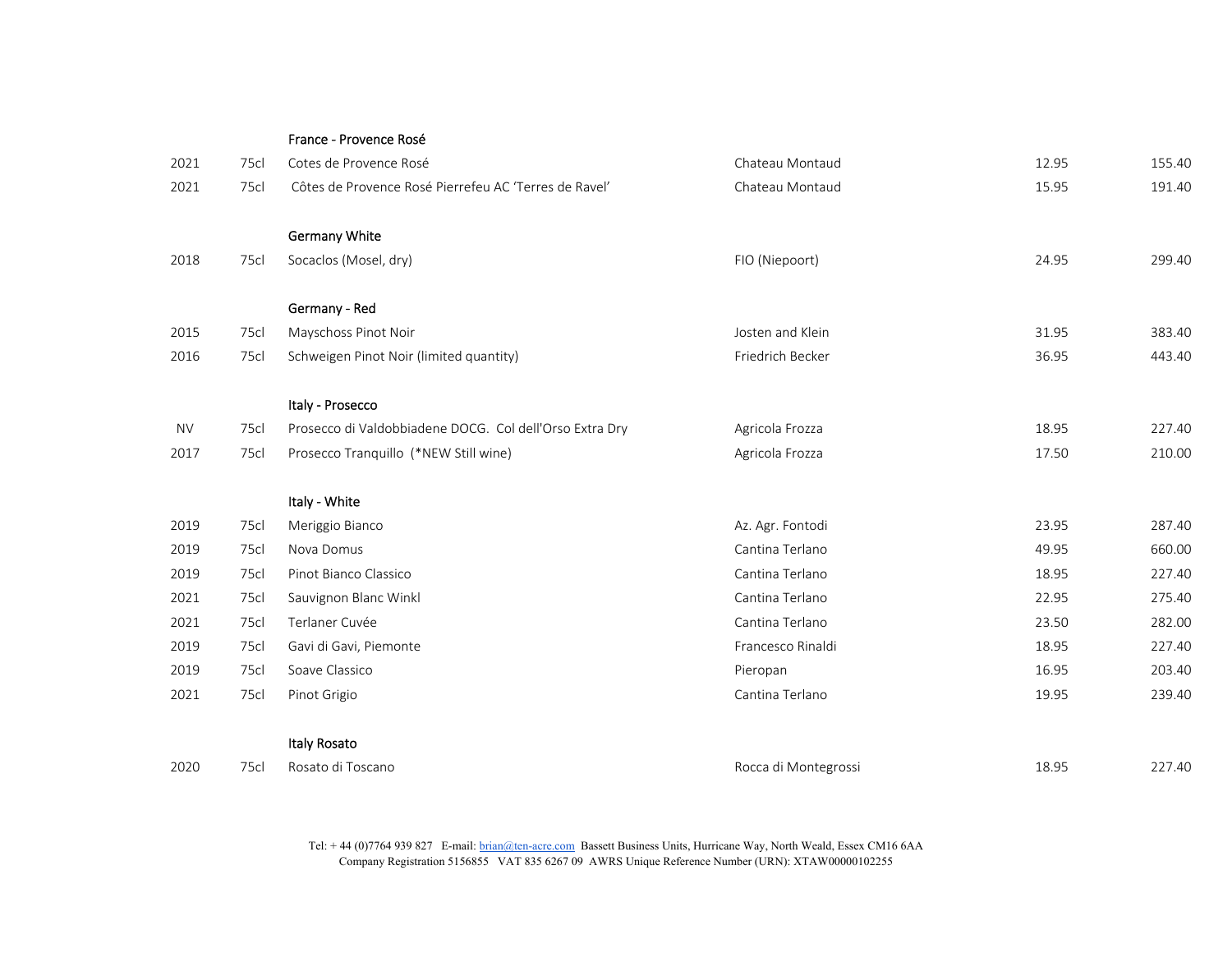|      |      | Italy - Olive Oil           |                           |       |        |
|------|------|-----------------------------|---------------------------|-------|--------|
| 2020 | 50CL | Olio Extravirgine di Oliva  | Rocca di Montegrossi      | 18.95 | 227.40 |
|      |      |                             |                           |       |        |
|      |      | Italy - Piemonte Red        |                           |       |        |
| 2016 | 75cl | Barbaresco                  | Produttori del Barbaresco | 38.95 | 467.40 |
| 2019 | 75cl | Langhe Nebbiolo             | Produttori del Barbaresco | 24.95 | 299.40 |
| 2016 | 75cl | Carema Classico Riserva     | Produttori del Carema     | 31.00 | 372.00 |
|      |      |                             |                           |       |        |
|      |      | Italy - Other regions Red   |                           |       |        |
| 2019 | 75cl | Monitol Pinot Noir          | Cantina Terlano           | 34.95 | 419.40 |
| 2019 | 75cl | Rosso di Montalcino         | Agricola Argiano          | 19.95 | 239.40 |
| 2019 | 75cl | Chianti Classico            | Az. Agr. Fontodi          | 28.95 | 347.40 |
| 2018 | 75cl | Chianti Classico            | Rocca di Montegrossi      | 21.95 | 263.40 |
| 2019 | 75cl | Chianti Classico            | Rocca di Montegrossi      | 21.95 | 263.40 |
| 2015 | 75cl | Schioppettino               | Ronchi di Cialla          | 38.95 | 467.40 |
| 2016 | 75cl | Brunello La Casa            | Tenuta Caparzo            | 65.00 | 780.00 |
| 2019 | 75cl | Sangiovese IGT              | Tenuta Caparzo            | 11.95 | 143.40 |
|      |      | <b>New Zealand Red</b>      |                           |       |        |
| 2016 | 75cl | Marlborough Pinot Noir      | Isabel Estate             | 24.95 | 299.40 |
| 2021 | 75cl | Ted Pinot Noir              | Mount Edward              | 24.95 | 299.40 |
|      |      |                             |                           |       |        |
|      |      | New Zealand White           |                           |       |        |
| 2020 | 75cl | Marlborough Sauvignon Blanc | Isabel Estate             | 17.95 | 215.40 |
| 2019 | 75cl | Marlborough Sauvignon Blanc | <b>Stanley Estate</b>     | 16.95 | 203.40 |
| 2019 | 75cl | Village Chardonnay          | Kumeu River               | 13.95 | 167.40 |
| 2018 | 75cl | Estate Chardonnay           | Kumeu River               | 22.95 | 275.40 |
|      |      |                             |                           |       |        |

## Portugal White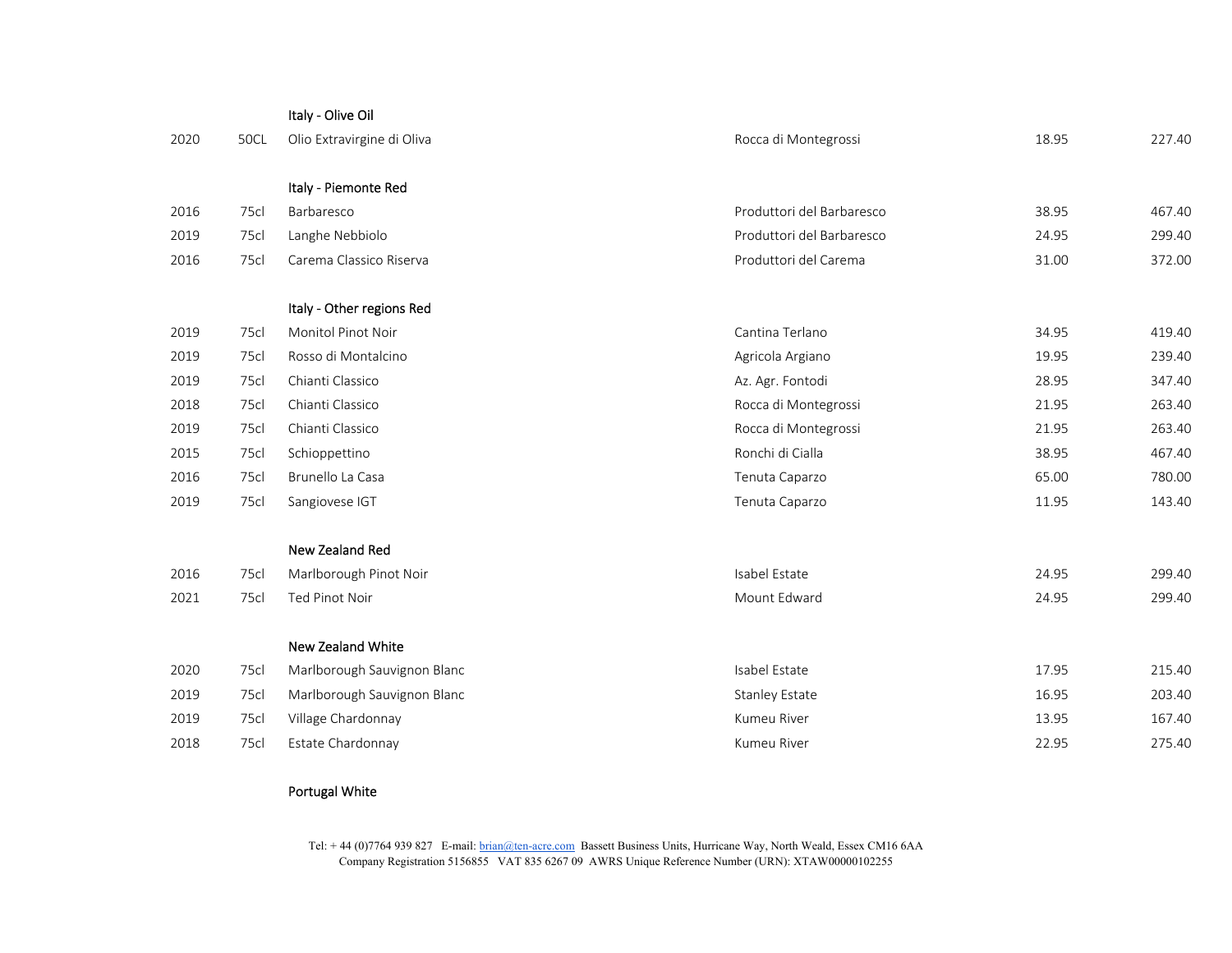| 2019      | 75cl | Feitoria Branco, Douro                   | Lavradores de Feitoria | 11.95 | 143.40 |
|-----------|------|------------------------------------------|------------------------|-------|--------|
| 2019      | 75cl | Beyra Branco                             | Rui Madeira            | 12.95 | 155.40 |
|           |      |                                          |                        |       |        |
|           |      | Portugal - Red                           |                        |       |        |
| 2018      | 75cl | Bastardo, Douro                          | Conceito Vinhos        | 28.50 | 342.00 |
| 2018      | 75cl | Redoma Tinto                             | Niepoort               | 38.95 | 467.40 |
| 2017      | 75cl | <b>Bioma Tinto</b>                       | Niepoort               | 24.95 | 299.40 |
| 2018      | 75cl | Beyra Reserva Tinto                      | Rui Madeira            | 16.95 | 203.40 |
|           |      | Portugal - Fortified                     |                        |       |        |
| <b>NV</b> | 50cl | The Atlantic Rainwater 50cl, Madeira     | Barbeito               | 18.95 | 227.40 |
| <b>NV</b> | 75cl | DUM Ruby Port                            | Niepoort               | 16.95 | 203.40 |
|           |      | South Africa - White                     |                        |       |        |
| 2018      | 75cl | Five Soldiers Chardonnay                 | Rustenberg             | 32.95 | 395.40 |
| 2019      | 75cl | Stellenbosch Chardonnay (oos)            | Rustenberg             | 14.95 | 179.40 |
| 2019      | 75cl | Pecan Stream Sauvignon Blanc             | Waterford Estate       | 12.95 | 155.40 |
|           |      | South Africa - Red                       |                        |       |        |
| 2018      | 75cl | John X Merriman                          | Rustenberg             | 14.95 | 179.40 |
| 2017      | 75cl | Peter Barlow Cabernet (Out of stock)     | Rustenberg             | 29.95 | 359.40 |
|           |      | Spain - White                            |                        |       |        |
| 2019      | 75cl | Nino Mamanda Barrel Fermented Chardonnay | Esteban Martin         | 13.95 | 167.40 |
|           |      | Spain - Red                              |                        |       |        |
| 2014      | 75cl | Prado Enea                               | Bodegas Muga           | 49.95 | 599.40 |
| 2018      | 75cl | Tinto Reserva, Rioja                     | Bodegas Muga           | 19.95 | 239.40 |
| 2018      | 75cl | Dos Dedos de Frente                      | El Escoces Volante     | 27.50 | 330.00 |